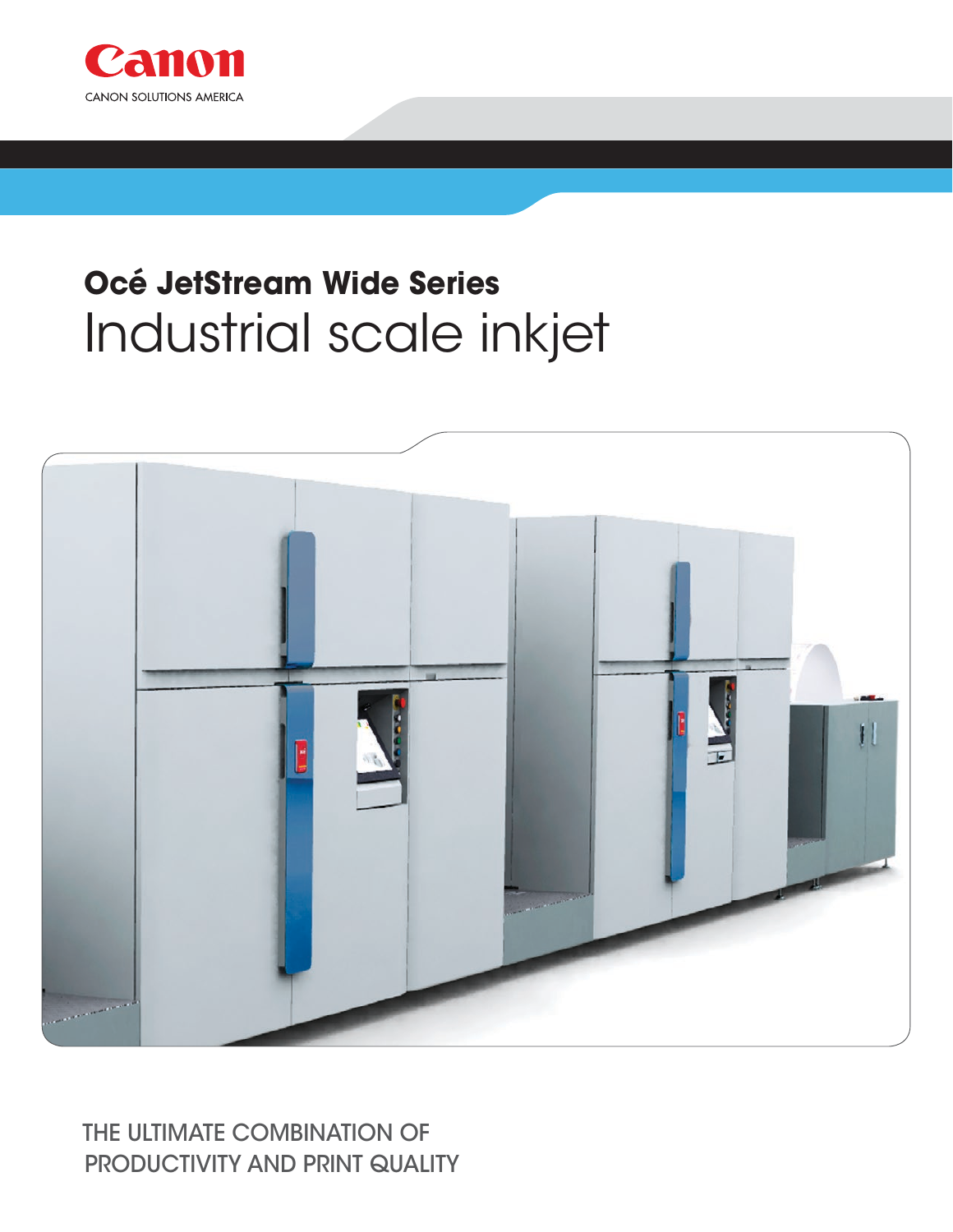## **Océ JetStream Wide Series**

Modular design – greater flexibility



Océ JetStream Wide Series

#### **Océ JetStream Wide series**

The new Océ JetStream® Wide Series is based on a 30"-wide web using the industry-proven Océ DigiDot® inkjet technology to ensure high image quality at top speed with either dye- or pigment-based inks. The Océ JetStream Wide Series is available as a dedicated blackonly version optimized for monochrome book production and as a full-color version available in 4/4, 4/5, and 5/5 color configurations.

| Océ JetStream Wide mono models |                       |                 |                |                                 |                      |  |
|--------------------------------|-----------------------|-----------------|----------------|---------------------------------|----------------------|--|
|                                | Color<br><b>Units</b> | Speed<br>ft/min | Letter/<br>min | <b>B2 Format</b><br>sheets/hour | Image<br>Resolution  |  |
| Océ JetStream<br>2300 mono     | 1/1                   | 328             | 2.147          | 12,000                          | $600 \times 600$ dpi |  |
| Océ JetStream<br>3300 mono     | 1/1                   | 492             | 3,221          | 18,000                          | $600 \times 600$ dpi |  |
| Océ JetStream<br>4300 mono     | 1/1                   | 656             | 4,295          | 24,000                          | $600 \times 600$ dpi |  |
| Océ JetStream<br>5500 mono     | 1/1                   | 833             | 5,452          | 30,000                          | $600 \times 480$ dpi |  |

| Océ JetStream Wide color models |                |                 |                |                                 |                      |  |
|---------------------------------|----------------|-----------------|----------------|---------------------------------|----------------------|--|
|                                 | Color<br>Units | Speed<br>ft/min | Letter/<br>min | <b>B2 Format</b><br>sheets/hour | Image<br>Resolution  |  |
| Océ JetStream<br>3300           | 5/5            | 492             | 3,221          | 18,000                          | $600 \times 600$ dpi |  |
| Océ JetStream<br>4300           | 5/5            | 656             | 4,295          | 24,000                          | $600 \times 600$ dpi |  |
| Océ JetStream<br>5500           | 5/5            | 833             | 5,452          | 30,000                          | $600 \times 480$ dpi |  |

Océ JetStream Wide Series mono

#### **Exciting business opportunities for TRANSACTION, BOOK, AND NEWSPAPER printing**

The Océ JetStream Wide Series web press is the ideal solution for transaction, book, and newspaper printing. For example,  $7" \times 11"$  statements as well as trade books in a 6"× 9" format can be printed 4-up, allowing for maximum productivity. Additionally, newspapers in both tabloid and broadsheet formats can be produced in high quality. The incredibly high productivity of the Océ JetStream Wide Series strongly drives economies of scale in favor of the print provider – driving down the costs per book or newspaper produced – while increasing profitability.

| <b>Productivity in book production</b> |                 |                                               |                                              |                                              |  |
|----------------------------------------|-----------------|-----------------------------------------------|----------------------------------------------|----------------------------------------------|--|
|                                        |                 | Books per hour at 75% productivity            |                                              |                                              |  |
|                                        | Speed<br>ft/min | Paperback<br>$4.75'' \times 7''$<br>320 pages | Trade books<br>$6'' \times 9''$<br>408 pages | Workbook<br>$8.5'' \times 11''$<br>150 pages |  |
| Océ JetStream 3300                     | 492             | 1,423                                         | 579                                          | 966                                          |  |
| Océ JetStream 4300                     | 656             | 1,898                                         | 772                                          | 1,288                                        |  |
| Océ JetStream 5500                     | 833             | 2.410                                         | 980                                          | 1,636                                        |  |

| <b>Productivity in newspaper production</b> |                 |                                         |                                                      |  |  |
|---------------------------------------------|-----------------|-----------------------------------------|------------------------------------------------------|--|--|
|                                             |                 | Newspapers per hour at 75% productivity |                                                      |  |  |
|                                             | Speed<br>ft/min | Tabloid<br>$11" \times 17"$<br>24 pages | <b>Broadsheet</b><br>$15" \times 22.75"$<br>36 pages |  |  |
| Océ JetStream 3300                          | 492             | 2,605                                   | 1,297                                                |  |  |
| Océ JetStream 4300                          | 656             | 3,473                                   | 1,730                                                |  |  |
| Océ JetStream 5500                          | 833             | 4.410                                   | 2,197                                                |  |  |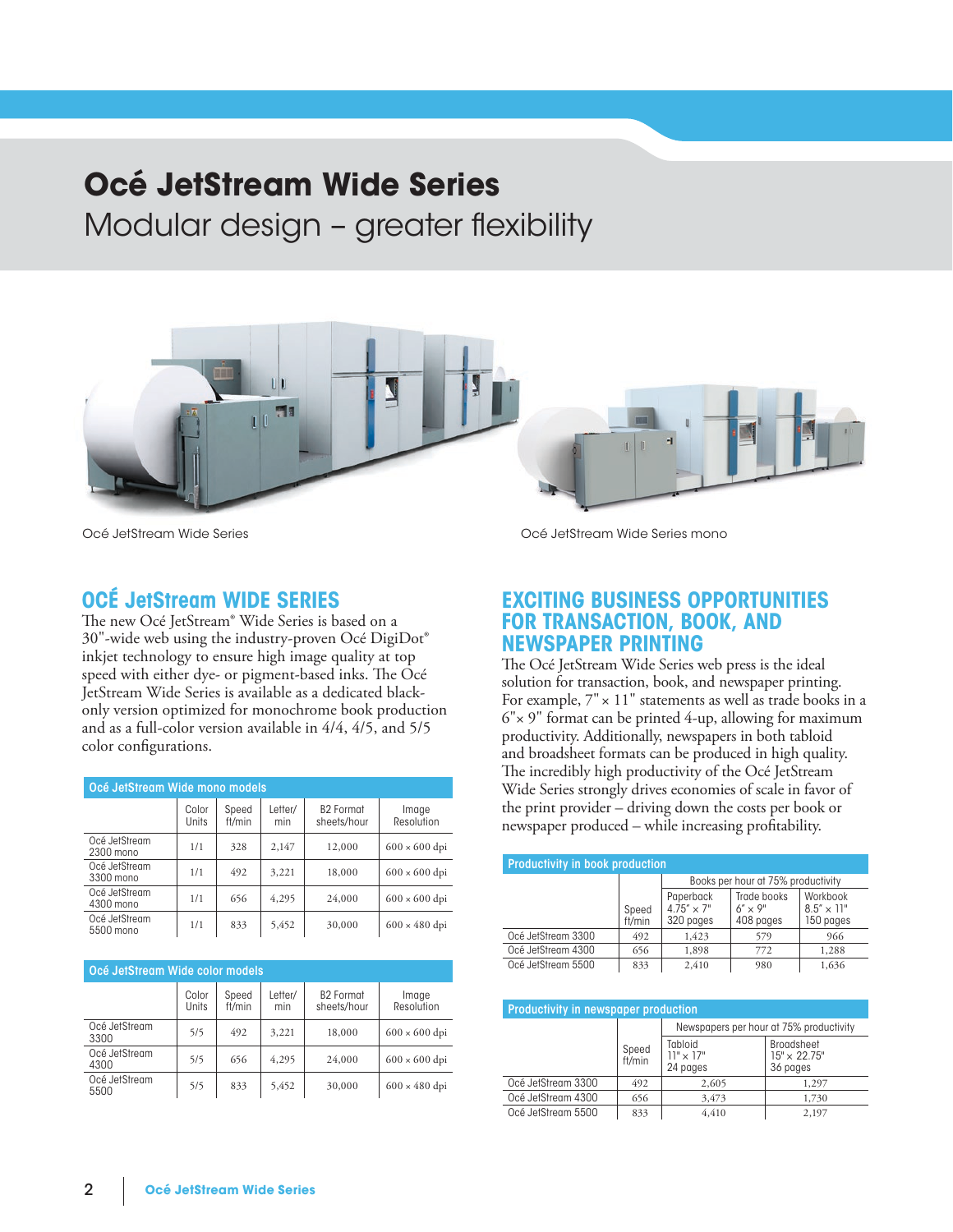#### **The ultimate combination OF productivity and print quality**

The Océ JetStream Wide Series inkjet web press, with a continuous production speed of up to 833 ft/min, is the ultimate combination of productivity and print image quality. Using the industry-proven Océ DigiDot inkjet drop-on-demand and multilevel technology, an excellent image quality of 600 × 480 dpi is produced at 833 ft/ min, and the premium 1200 dpi perceived image quality  $(600 \times 600 \text{ d}$ pi with multilevel technology) is produced at 656 ft/min. Multilevel offers a dynamic modulation of droplet sizes for each image element which produces high-quality images with smoother gradations of shades, crisper details and a heightened dynamic range. Additionally, a broad range of media from lightweight newspaper to glossy heavy-weight stock is supported.

#### **The 5th color as a separate print head unit – greater flexibility in managing costs**

The Océ JetStream Wide full-color web presses are available in  $5/5$  configurations. The  $5<sup>th</sup>$  color unit can be used either with a spot color, MICR, or fugitive ink. A unique feature is that the  $5<sup>th</sup>$  color ink head unit is managed in a separate head box (separate from the CMYK ink head units). The  $5<sup>th</sup>$  color ink head unit is activated and engaged only when the print application requires this. The benefit of this asynchronous solution is the flexible management of costs and improved efficiency. When printing only in CMYK  $4/4$  mode, the 5<sup>th</sup> color unit is in an inactive and parked state, preventing unnecessary wear and tear on this 5<sup>th</sup> unit and no unnecessary use of electricity or other consumables.



#### **Industrial-scale production of books, newspapers, and transactional documents**

**Up to 833 ft/min high-speed printing on a 30"-wide web**

**Over 30,000 B2 format sheets per hour – 5,452 letter images per minute**

**Up to 1200 dpi perceived image quality using Océ DigiDot technology**

**Can produce more than 4,000 tabloid format newspapers per hour**

**Optimal web width for book, statement, and newspaper production**

**Full-color printing – 5/5 color solution**

#### **Professional in-line finishing solutions**

Canon Solutions America has close strategic alliances with several industry partners that provide in-line finishing solutions for the Océ JetStream Wide Series. Solutions for the transactional market may include processing functions such as punching and perforating, slitting and merging, and sheeting and stacking. Book printers can take advantage of in-line finishing solutions that provide capabilities such as signature folding, cutting and stacking, and perfect binding and trimming. Newspapers can be completely printed, sheeted, folded, and delivered in one pass, maximizing efficiency and lowering costs.

#### **Driving performance at maximum speed**

The Océ PRISMAproduction® workflow and output management system solution, coupled with the Océ SRA® MP controller with its unrivalled performance, drives variable data at an uninterrupted production speed of 833 ft/min on a 30"-wide web. An especially exciting feature for the book and newspaper printing industry is the support of the native PDF (Adobe PDF Print Engine 2.5) where data is ripped directly on the printer controller, eliminating the costly and time-consuming intermediate process.